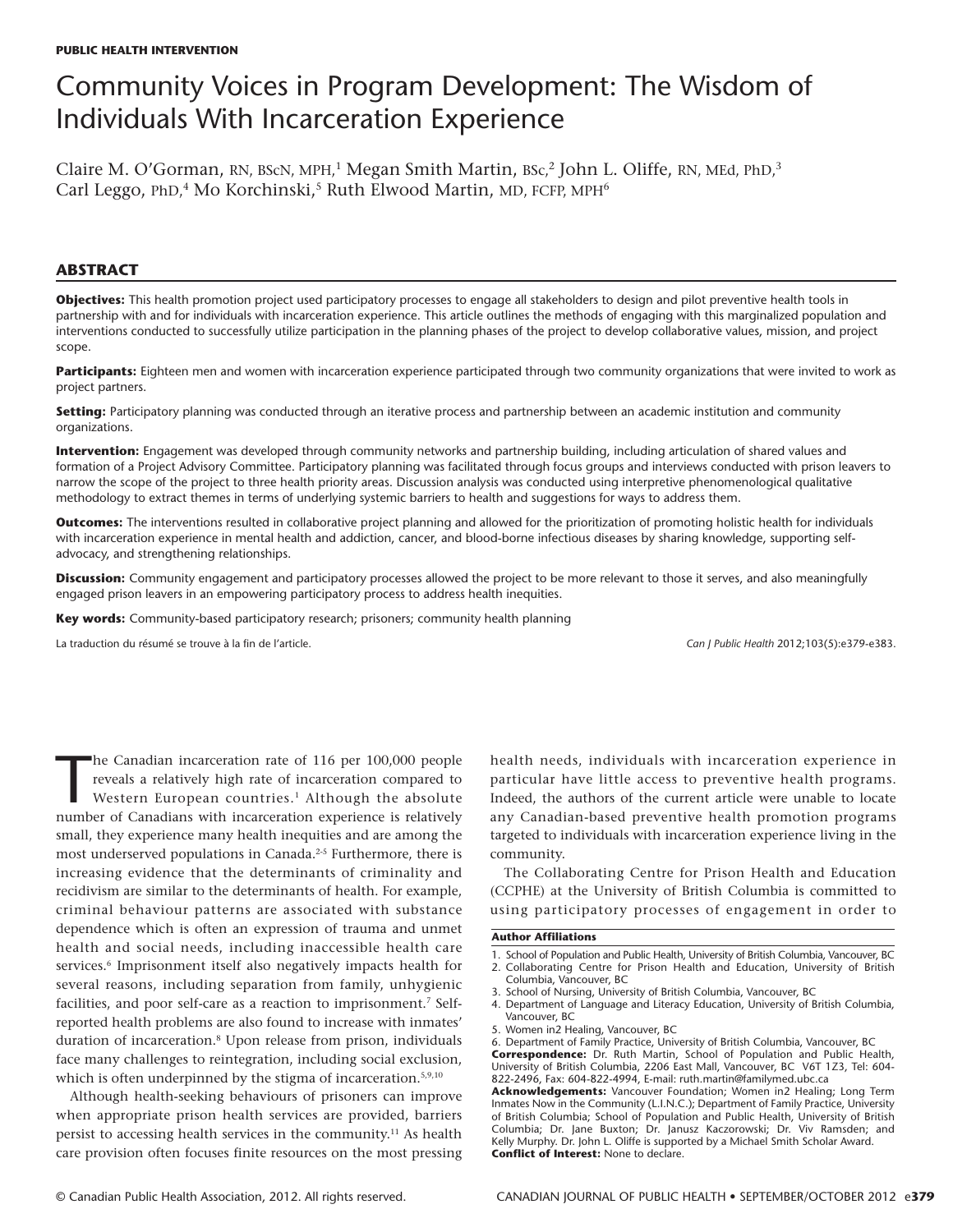### **PARTICIPATORY HEALTH PROMOTION PLANNING**

| Figure 1. | Project values |
|-----------|----------------|
|-----------|----------------|

| Values                                                                 |  |
|------------------------------------------------------------------------|--|
| Partnership<br>Equal participation of all relevant stakeholders        |  |
| Voice<br>All partners are encouraged to share their opinions and ideas |  |
| Active Listening<br>Truly hearing what each other have to say          |  |
| Respect<br>Acknowledging that everyone has something to offer          |  |
| Reciprocal Learning<br>Learning from one another's strengths           |  |
| <b>Cultural Safety</b><br>No judgement                                 |  |
| Transparency<br>Honesty and accountability in all actions              |  |

encourage collaborative opportunities for health, education, research, service and advocacy to enhance the (re)integration of individuals who have been in custody into their families and their communities. Participatory modes of engagement are derived from participatory action research (PAR), which recognizes the need for persons being studied to participate in all phases of research to foster empowerment, community capacity building, and social change.12,13 In recognizing that health concerns are value-laden and culturally defined,<sup>13</sup> the academic group acknowledges that prison health interventions are more likely to be effective with input from those with incarceration experience.

In 2005-7, a participatory health research program in a female correctional centre enabled incarcerated women to identify their health goals.14 In follow-up, a CIHR-funded participatory research project is investigating barriers and facilitators to attaining health goals. Preliminary findings from this project suggest that effective preventive health tools can assist women in attaining their health goals following release from prison.

This article focuses on a CCPHE community-based preventive health project funded by the Vancouver Foundation that aims to develop preventive health tools using participatory approaches with individuals with incarceration experience. The objectives of this article are 1) to describe the processes by which the project engaged individuals with incarceration experience as partners in all phases of the development of the project, and 2) to describe the processes by which the preventive health priorities were decided.

# **PARTICIPANTS, SETTING AND INTERVENTION**

#### **Participants**

The academic research team invited two organizations, both networks of prison leavers in British Columbia, to be partners in the project: Long Term Inmates Now in the Community (L.I.N.C.) and Women in2 Healing (Wi2H). L.I.N.C. is a registered society that comprises mostly men who have served long prison sentences.15 Wi2H is an informal network of women with incarceration experience in the provincial corrections system which provides closed Facebook support and opportunities for women to engage in participatory health and education activities.16 Both organizations have the ability to disseminate invitations to others, inviting participation in the project beyond

# **Figure 2.** Project partnerships







their formal membership to reach wider networks of formerly incarcerated men and women living in the province.

# **Setting**

In this participatory project, the setting is within an iterative process that aims to design and pilot-test preventive health tools and programs through engagement of individuals with incarceration experiences who are living in British Columbia, Canada. An example of the iterative nature is in the funding proposal, where the details could not be articulated because the design of the intervention required input from participants who were not yet engaged in directing that content. As such, the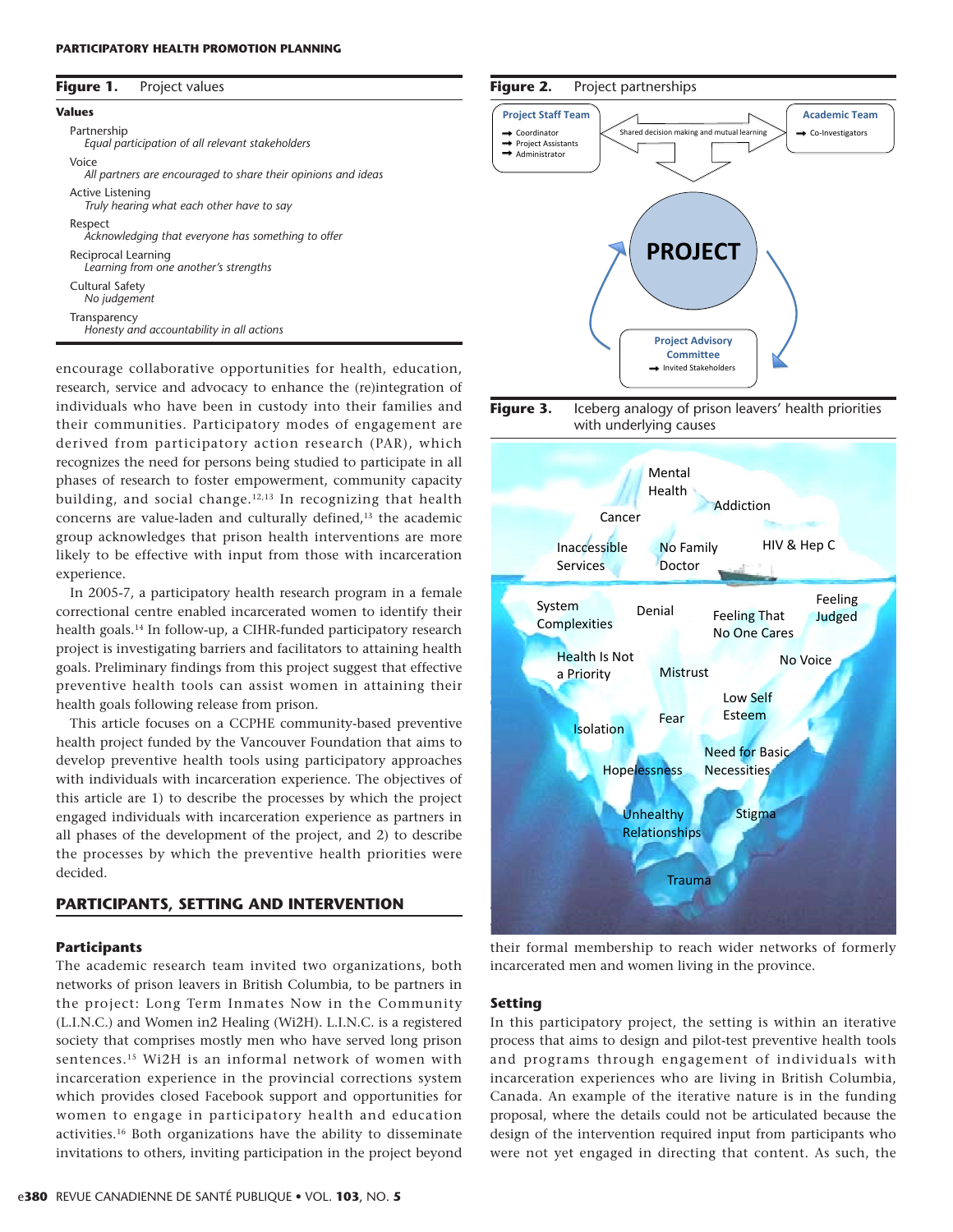| Table 1.                                                                                          | Representative Quotations From Participant Prison Leavers to Illustrate Themes and Subthemes                                                                                                                                                                  |  |
|---------------------------------------------------------------------------------------------------|---------------------------------------------------------------------------------------------------------------------------------------------------------------------------------------------------------------------------------------------------------------|--|
| <b>Share Knowledge</b><br>"Knowledge is power to a person"; "It's about education"                |                                                                                                                                                                                                                                                               |  |
| Mentorship and Peer Education                                                                     | "If I had somebody who I knew went through everything that I went through it would be more inspiring."<br>"It's by telling our own stories."                                                                                                                  |  |
| Mutual Learning                                                                                   | "It's equal sharing of information."                                                                                                                                                                                                                          |  |
| <b>Support Self-Advocacy</b><br>"Her experience taught me to push and push and not stop pushing." |                                                                                                                                                                                                                                                               |  |
| System Complexities                                                                               | "Most people who get out of jail have no idea that they need a medical card."<br>"Those guys trying to get disability, it's straight up hell."                                                                                                                |  |
| Judgement and Stigmatization                                                                      | "It's supposed to be safe, nonjudgemental and healthcare providers are not that way."<br>"When they found out I had been in prison, it's like a switch went off."<br>"People have that fear of being judged or being criticized for their lifestyle choices." |  |
| Empowerment                                                                                       | "Who is going to listen to me? I'm just a goddamn drug addict and a criminal."<br>"Then when they make decisions for themselves, they're empowered."<br>"People just coming out of prison aren't confident."                                                  |  |
| <b>Strengthen Relationships</b><br>"Having people who love me, and people who I love"             |                                                                                                                                                                                                                                                               |  |
| Trust                                                                                             | "They don't trust doctors. There's been no reason to trust them."<br>"It's being open, and building trust."                                                                                                                                                   |  |
| Hope                                                                                              | "When people are feeling hopeless, how are they supposed to know what a health goal is?"<br>"I wouldn't give a shit about my health if I didn't have hopes and dreams for my future."                                                                         |  |
| Connections                                                                                       | "There is something different about having someone to chat with and another human being there."<br>"It would be helpful to have somebody, a contact person."<br>"People sharing hope and their experience of how they broke the cycle."                       |  |

setting is continually changing and dynamic, requiring flexibility in project design, management and participation.

## **Intervention**

# *Engagement of Individuals With Incarceration Experience as Equal Partners in All Phases of Developing the Project*

In order to reach the project's objective of engaging individuals with incarceration experience as equal partners in all phases of project development, relationships were initiated at the very onset of the project. Members of Wi2H and L.I.N.C. were invited to assist in reviewing the letter of intent and the grant proposal application. The academic research team then invited representatives of both organizations to an initial meeting to develop a set of values that would underpin the project, and to begin a dialogue regarding the preventive health topics that the project would focus on. After funding was awarded, ethics approval was obtained from the University of British Columbia's behavioural research ethics board. The academic research team invited stakeholder organizations (and their representatives) to collaborate in the Project Advisory Committee.

#### *Processes by Which the Topics for Preventive Health Were Decided*

The project aims were to improve the health outcomes of individuals with incarceration experience through user-designed preventive health tools and programs. In the funding proposal, we explained that the three preventive health priorities would be chosen in an iterative and participatory manner. Key informants from both partner organizations were invited to participate in focus groups to assist in identifying the priority foci. Two separate focus groups were planned in partnership with the organizations' facilitators and a research assistant (O'Gorman), and were conducted at regularly scheduled member meetings in the respective organizations' meeting places in the lower mainland of British Columbia. Participants were invited through e-mail and a closed Facebook group and were provided gift card

honorariums for their contribution to the project. Three key informant in-depth individual interviews were also conducted with women who expressed interest. They were invited to participate through snowball sampling via e-mail invitation.

The first focus group with L.I.N.C. was comprised of 12 men with a total lifetime in custody averaging 21 years, and 4 female family members who were present for the discussion but did not participate. Age ranged from 23-68 years, with an average of 47 years; 1 participant was Aboriginal and the rest were Anglo-Canadian. The second focus group with Wi2H members was comprised of 3 women with a total time in custody averaging 5 years and an average age of 40 years; 1 participant was Aboriginal and 2 were Anglo-Canadian.

Focus groups and interviews were recorded and transcribed verbatim, then analyzed using Interpretive Phenomenological Analysis (IPA). The purpose of IPA is to describe how individuals experience and interpret a phenomenon, in this case health. Findings were member-checked with focus group participants, and were then presented, discussed and verified during the initial meeting of the Project Advisory Committee (PAC). Findings were distributed to all participants in a literacy-appropriate information sheet, which included contact information to facilitate feedback or questions regarding the interpretation process. These activities ensured that findings were validated by and communicated with participants, acknowledging that their contributions were essential to the project.

## **RESULTS**

# **Engagement of individuals with incarceration experience as equal partners in all phases of the project development**

At the first formal meeting of the PAC, the list of project values was discussed and agreed upon (see Figure 1), the conceptual diagram for the project decision-making processes was developed (see Figure 2), and the PAC terms of reference were finalized. The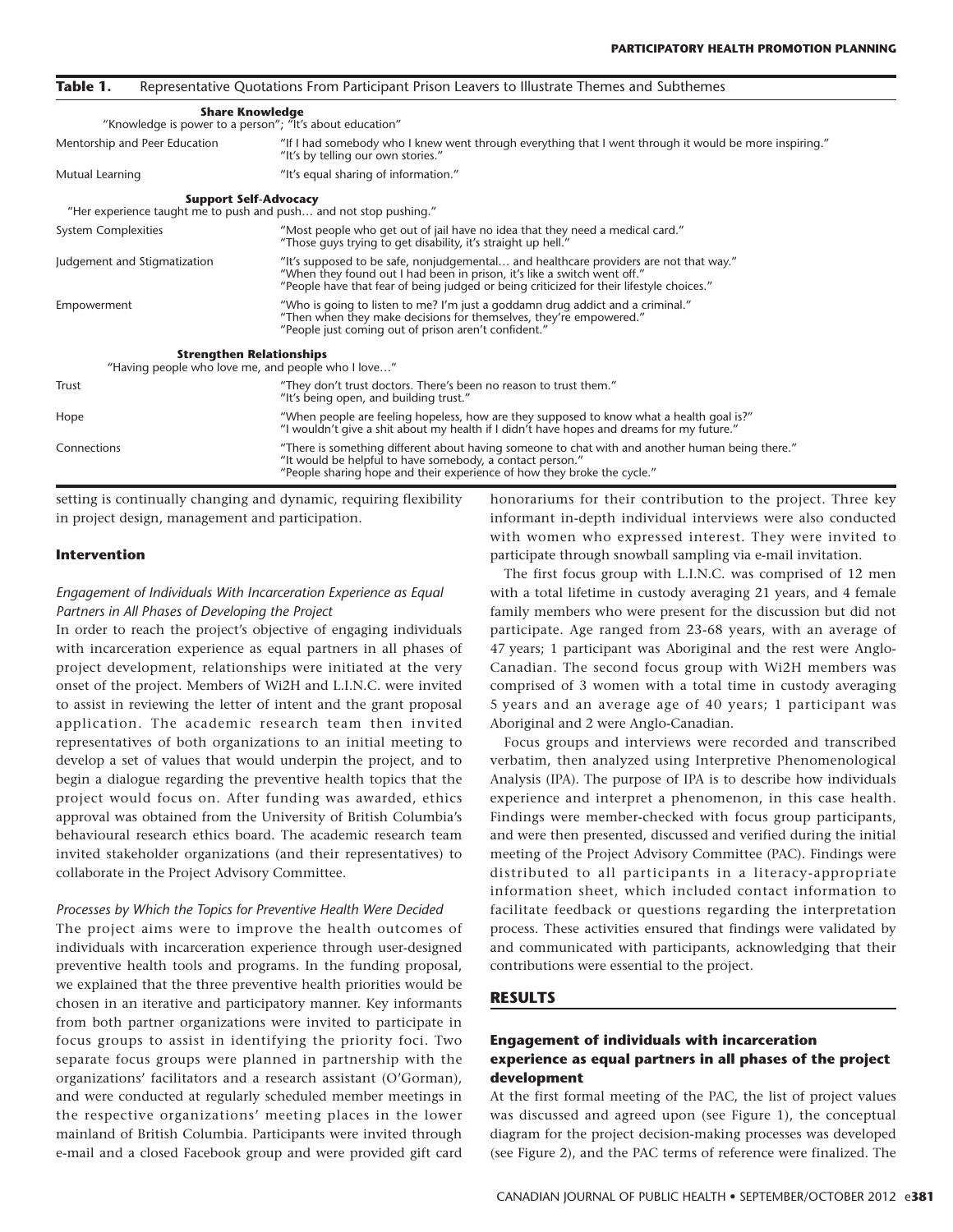meeting also included a time of self-reflection for all PAC members modeled on Aboriginal talking circles.

# **Processes by which the topics for preventive health were decided**

Based on the literature and previous prison health research findings, the co-investigators had conceptualized three potential topics of preventive health that were disease-focused. However, thematic findings extended beyond a disease focus to encompass more humanistic issues deemed as underpinning a variety of common afflictions and issues impacting people with incarceration experience. Similar to an iceberg analogy (Figure 3), the determinants of poor outcomes in the health priority areas of cancer, mental health and addiction, and blood-borne infectious diseases were visible (and perhaps measurable), yet deeper issues underpinned health challenges for prison leavers, many of which reflect the social determinants of health. For example, health care access was described as a challenge, as a male participant confirmed, "most people who get out of jail have no idea that they need a medical card." Expanding upon this, a female participant expressed feelings of disempowerment in asserting, "who is going to listen to me? I'm just a goddamn drug addict and a criminal."

Although much of the focus group and interview discussions centered on issues and barriers, there were several suggestions for ways to deliver health promotion programs. The subthemes of these ideas and their justifications were clustered into the themes of: share knowledge, support self-advocacy, and strengthen relationships, as outlined in Table 1.

These findings led to the formation of the project mission statement that was formalized at the PAC meeting: "Promoting holistic health and preventive practices for individuals with incarceration experience in mental health and addictions, cancer, and blood-borne infectious diseases by sharing knowledge, supporting self-advocacy, and strengthening relationships." The findings enabled the project mission statement and interventions to include a biopsychosocial definition of health, and to assure that future project directions address disease outcomes as well as their underlying social factors.

# **DISCUSSION**

Innovative in design and partner engagement, our project demonstrates the feasibility and importance of using participatory methods in preventive health projects, especially within design and priority setting with a marginalized population. The results of the focus groups and interviews indicate the high level of self-awareness that prison leavers possess, despite facing many barriers to health. Through participatory action research methodologies, the focus of the project shifted from medical topics to a more holistic approach that aims to address the social determinants of health. By addressing these large structural inequities that exist "below the surface", the project is likely to have more sustainable and widereaching impacts. Additionally, involving participants in the planning phases of a project acknowledges their lived experience and communicates its value. In working within communityidentified areas for intervention, this project becomes more meaningful to the population it serves by emerging from and being responsive to the end-users' needs.

The importance of participation in the planning phases is outlined in several health promotion theories. In the PRECEDE-PROCEED model, understanding health from the perspective of community members is poised as a pragmatic and moral imperative. Participation is also highlighted as an important part of sustainability and capacity building.13 Fournier and Potvin (1995) identify three goals of public participation with different underlying values: 1) maximizing the outcomes of a program, 2) acting as a democratic tool to empower marginalized people, and 3) helping people take control of their lives.17 It is amid this tripartite of motivations that voice, empowerment, and capacity building reveal participation as an intervention in and of itself. The process, therefore, is as important as the findings that are drawn from the data.

One major challenge faced in this intervention was assuring accessible participation. For example, 16 women expressed interest in attending the Wi2H focus group, but only 3 were able to attend. Invitations to participate in phone interviews were therefore distributed in order to allow for participation with fewer barriers. In the future, project meetings and workshops may need to include an option for conference-call participation or take place in a more accessible location. A potential challenge for this project with so many stakeholders will be to maintain the focus and direction of the project as consistent with the values and mission that were developed by those it serves.

Despite these challenges and the significant time investment that is required, this intervention demonstrates that health promotion projects must engage end-users from the outset, especially in project planning. While generalizability is neither the aim nor claim of qualitative research, the findings drawn from this pilot project afford important direction for future work. Specifically, longitudinal studies comprising formative feedback from end-users along with measurable program outcome evaluations will assist programs to more effectively support these underserved populations.

Through the participatory planning process, not only do programs become more relevant to those they serve, but community members also become engaged and empowered. The depth of knowledge revealed in focus groups and interviews with prison leavers confirms the value of emic perspectives in thoughtfully considering the care needs of this population. Future projects, therefore, especially with marginalized populations, must make a concerted effort to involve those they seek to serve, and to trust their wisdom.

## **REFERENCES**

- 1. Public Safety Canada Portfolio Corrections Statistics Committee. Corrections and Conditional Release Statistical Overview. Public Works and Government Services Canada, 2008. Available at: http://www.publicsafety.gc.ca/res/cor/rep/\_fl/2008-04-ccrso-eng.pdf (Accessed July 2011).
- 2. Binswanger IA, White MC, Perez-Stable EJ, Goldenson J, Tulsky JP. Cancer screening among jail inmates: Frequency, knowledge, and willingness. *Am J Public Health* 2005;95(10):1781-87.
- 3. Fazel S, Baillargeon J. The health of prisoners. *Lancet* 2011;377(9769):956- 65.
- 4. Baillargeon J, Black SA, Pulvino J, Dunn K. The disease profile of Texas prison inmates. *Ann Epidemiol* 2000;10(2):74-80.
- 5. Freudenberg N, Daniels J, Crum M, Perkins T, Richie BE. Coming home from jail: The social and health consequences of community reentry for women, male adolescents, and their families and communities. *Am J Public Health* 2005;95(10):1725-36.